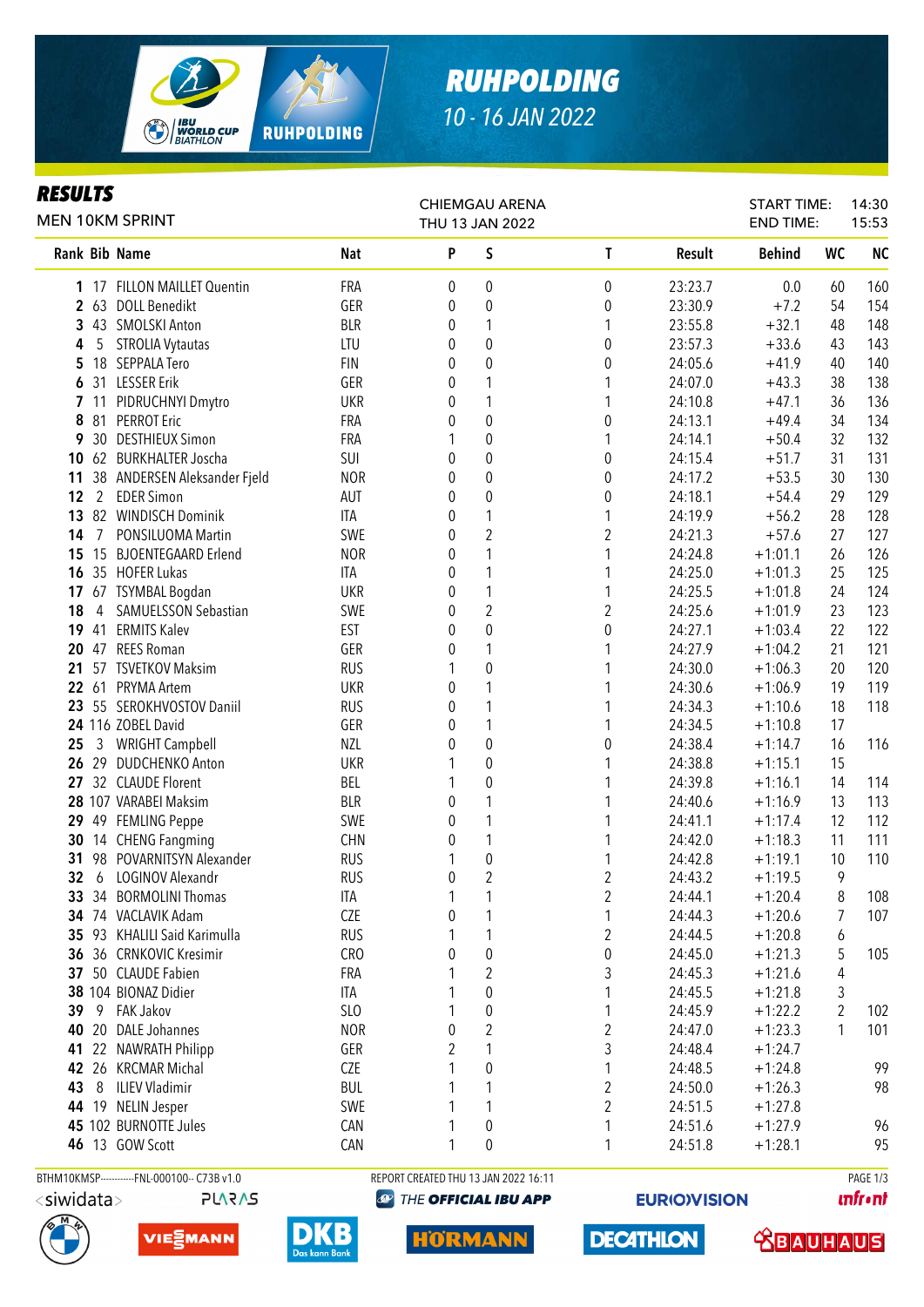

# *RUHPOLDING 10 - 16 JAN 2022*

### *RESULTS*

|    | <b>MEN 10KM SPRINT</b>                       |            | <b>CHIEMGAU ARENA</b><br>THU 13 JAN 2022 |                                      |                         |         | <b>START TIME:</b><br><b>END TIME:</b> | 14:30<br>15:53         |
|----|----------------------------------------------|------------|------------------------------------------|--------------------------------------|-------------------------|---------|----------------------------------------|------------------------|
|    | Rank Bib Name                                | <b>Nat</b> | P                                        | S                                    | T                       | Result  | <b>Behind</b>                          | <b>NC</b><br><b>WC</b> |
|    | 47 69 LABASTAU Mikita                        | <b>BLR</b> | 1                                        | 0                                    | 1                       | 24:52.1 | $+1:28.4$                              | 94                     |
|    | 48 48 HIIDENSALO Olli                        | <b>FIN</b> | 1                                        | 0                                    | 1                       | 24:56.5 | $+1:32.8$                              | 93                     |
| 49 | 10 ZAHKNA Rene                               | <b>EST</b> | 0                                        | 0                                    | 0                       | 24:57.6 | $+1:33.9$                              | 92                     |
|    | 50 40 GUIGONNAT Antonin                      | FRA        | 2                                        |                                      | 3                       | 24:57.8 | $+1:34.1$                              |                        |
|    | 51 51 GOW Christian                          | CAN        | 0                                        | 0                                    | 0                       | 24:59.2 | $+1:35.5$                              | 90                     |
|    | 52 78 ASPENES Sverre Dahlen                  | <b>NOR</b> |                                          | 0                                    | 1                       | 25:04.4 | $+1:40.7$                              |                        |
|    | 53 16 JACQUELIN Emilien                      | <b>FRA</b> |                                          | 3                                    | 4                       | 25:06.5 | $+1:42.8$                              |                        |
|    | 54 97 BRANDT Oskar                           | SWE        | 1                                        | $\boldsymbol{2}$                     | 3                       | 25:09.4 | $+1:45.7$                              |                        |
|    | 55 27 LAZOUSKI Dzmitry                       | <b>BLR</b> | 0                                        | $\overline{2}$                       | $\overline{2}$          | 25:10.3 | $+1:46.6$                              |                        |
|    | 56 28 LAPSHIN Timofei                        | KOR        | 0                                        | 1                                    | 1                       | 25:10.6 | $+1:46.9$                              | 85                     |
| 57 | $\overline{1}$<br><b>DOHERTY Sean</b>        | <b>USA</b> | 2                                        | 1                                    | 3                       | 25:10.9 | $+1:47.2$                              | 84                     |
|    | 58 58 BOGETVEIT Haavard Gutuboe              | <b>NOR</b> | 0                                        | $\overline{2}$                       | $\overline{c}$          | 25:12.0 | $+1:48.3$                              |                        |
|    | 59 76 HORN Philipp                           | GER        | 2                                        | $\pmb{0}$                            | $\overline{c}$          | 25:12.6 | $+1:48.9$                              |                        |
|    | 60 79 YAN Xingyuan                           | <b>CHN</b> | 1                                        | $\boldsymbol{0}$                     | 1                       | 25:13.4 | $+1:49.7$                              | 81                     |
| 61 | 46 GIACOMEL Tommaso                          | ITA        | 3                                        | 1                                    | 4                       | 25:15.5 | $+1:51.8$                              |                        |
|    | 62 73 DYUSSENOV Asset                        | KAZ        | 0                                        | 1                                    | 1                       | 25:18.6 | $+1:54.9$                              | 79                     |
|    | 62 89 JAEGER Martin                          | SUI        | 0                                        | $\overline{2}$                       | $\overline{2}$          | 25:18.6 | $+1:54.9$                              | 79                     |
|    | 64 112 HARTWEG Niklas                        | SUI        | 0                                        | 1                                    | 1                       | 25:22.1 | $+1:58.4$                              | 77                     |
|    | 65 68 PATRIJUKS Aleksandrs                   | LAT        | 2                                        | $\mathbf 0$                          | $\overline{2}$          | 25:23.1 | $+1:59.4$                              | 76                     |
|    | 66 111 CISAR Alex                            | SLO        |                                          | 0                                    | 1                       | 25:25.0 | $+2:01.3$                              | 75                     |
|    | 67 87 SKLENARIK Tomas                        | <b>SVK</b> | 0                                        | 0                                    | 0                       | 25:26.7 | $+2:03.0$                              | 74                     |
|    | 68 92 GUNKA Jan                              | POL        | 0                                        | 0                                    | 0                       | 25:27.2 | $+2:03.5$                              | 73                     |
|    | 69 45 DOMBROVSKI Karol                       | LTU        | 0                                        | 2                                    | $\overline{2}$          | 25:28.9 | $+2:05.2$                              | 72                     |
|    | 70 103 KARLIK Mikulas                        | <b>CZE</b> |                                          | 1                                    | $\overline{2}$          | 25:29.3 | $+2:05.6$                              | 71                     |
|    | 71 12 BABIKOV Anton                          | <b>RUS</b> |                                          | 1                                    | $\overline{2}$          | 25:30.5 | $+2:06.8$                              |                        |
|    | 72 96 STEFANSSON Malte                       | SWE        | 2                                        | 1                                    | 3                       | 25:31.7 | $+2:08.0$                              |                        |
|    | 73 66 LAITINEN Heikki                        | <b>FIN</b> | 0                                        | $\overline{2}$                       | $\overline{c}$          | 25:31.8 | $+2:08.1$                              | 68                     |
|    | 74 65 SIIMER Kristo                          | <b>EST</b> |                                          | 1                                    | $\overline{2}$          | 25:32.0 | $+2:08.3$                              | 67                     |
|    | 75 53 MAKAROV Maksim                         | <b>MDA</b> | 0                                        | 1                                    | 1                       | 25:33.7 | $+2:10.0$                              | 66                     |
|    | 76 44 KOMATZ David                           | AUT        |                                          | 1                                    | $\boldsymbol{2}$        | 25:34.1 | $+2:10.4$                              | 65                     |
|    | 77 75 LEMMERER Harald                        | AUT        |                                          | 1                                    | $\boldsymbol{2}$        | 25:35.6 | $+2:11.9$                              | 64                     |
|    | 78 54 STVRTECKY Jakub                        | CZE        | 0                                        | 4                                    | 4                       | 25:40.8 | $+2:17.1$                              |                        |
|    | 79 101 JORDE Sindre Fjellheim                | <b>NOR</b> | $\pmb{0}$                                | 3                                    | 3                       | 25:41.0 | $+2:17.3$                              |                        |
|    | 80 37 KOBONOKI Tsukasa                       | <b>JPN</b> | 1                                        | 1                                    | $\overline{\mathbf{c}}$ | 25:44.0 | $+2:20.3$                              | 61                     |
|    | 81 42 DOVZAN Miha                            | SLO        | 0                                        | 3                                    | 3                       | 25:44.8 | $+2:21.1$                              | 59                     |
|    | 82 91 USOV Mihail                            | MDA        |                                          | 1                                    | $\overline{c}$          | 25:44.9 | $+2:21.2$                              | 57                     |
|    | 83 60 YALIOTNAU Raman                        | <b>BLR</b> |                                          | 3                                    | 4                       | 25:46.0 | $+2:22.3$                              |                        |
|    | 84 21 GUZIK Grzegorz                         | POL        | 2                                        | $\pmb{0}$                            | $\overline{\mathbf{c}}$ | 25:46.4 | $+2:22.7$                              | 53                     |
|    | 85 70 RUNNALLS Adam                          | CAN        |                                          | $\overline{c}$                       | 3                       | 25:47.2 | $+2:23.5$                              |                        |
|    | 86 95 SHAMAEV Dmitrii                        | <b>ROU</b> | 0                                        | $\pmb{0}$                            | 0                       | 25:48.0 | $+2:24.3$                              | 49                     |
|    | 87 88 PLANKO Lovro                           | SLO        | 0                                        | $\boldsymbol{2}$                     | $\overline{\mathbf{c}}$ | 25:48.2 | $+2:24.5$                              |                        |
|    | 88 105 RANTA Jaakko                          | <b>FIN</b> | 0                                        | $\pmb{0}$                            | 0                       | 25:49.0 | $+2:25.3$                              |                        |
|    | 89 100 JAKOB Patrick                         | AUT        | 0                                        | 1                                    | 1                       | 25:57.6 | $+2:33.9$                              |                        |
|    | 90 110 TYSHCHENKO Artem                      | <b>UKR</b> | 0                                        | $\boldsymbol{2}$                     | $\overline{\mathbf{c}}$ | 26:00.4 | $+2:36.7$                              |                        |
|    | 91 94 DURTSCHI Max                           | <b>USA</b> | 0                                        | $\overline{\mathbf{c}}$              | $\overline{\mathbf{c}}$ | 26:02.6 | $+2:38.9$                              | 39                     |
|    | 91 108 GERDZHIKOV Dimitar                    | <b>BUL</b> | 1                                        | 0                                    | 1                       | 26:02.6 | $+2:38.9$                              | 39                     |
|    | BTHM10KMSP------------FNL-000100-- C73B v1.0 |            |                                          | REPORT CREATED THU 13 JAN 2022 16:11 |                         |         |                                        | PAGE 2/3               |

<siwidata>

**PLARAS** 







THE OFFICIAL IBU APP

**HORMANN** 

**EURIO)VISION** 

**DECATHLON** 

**unfront**